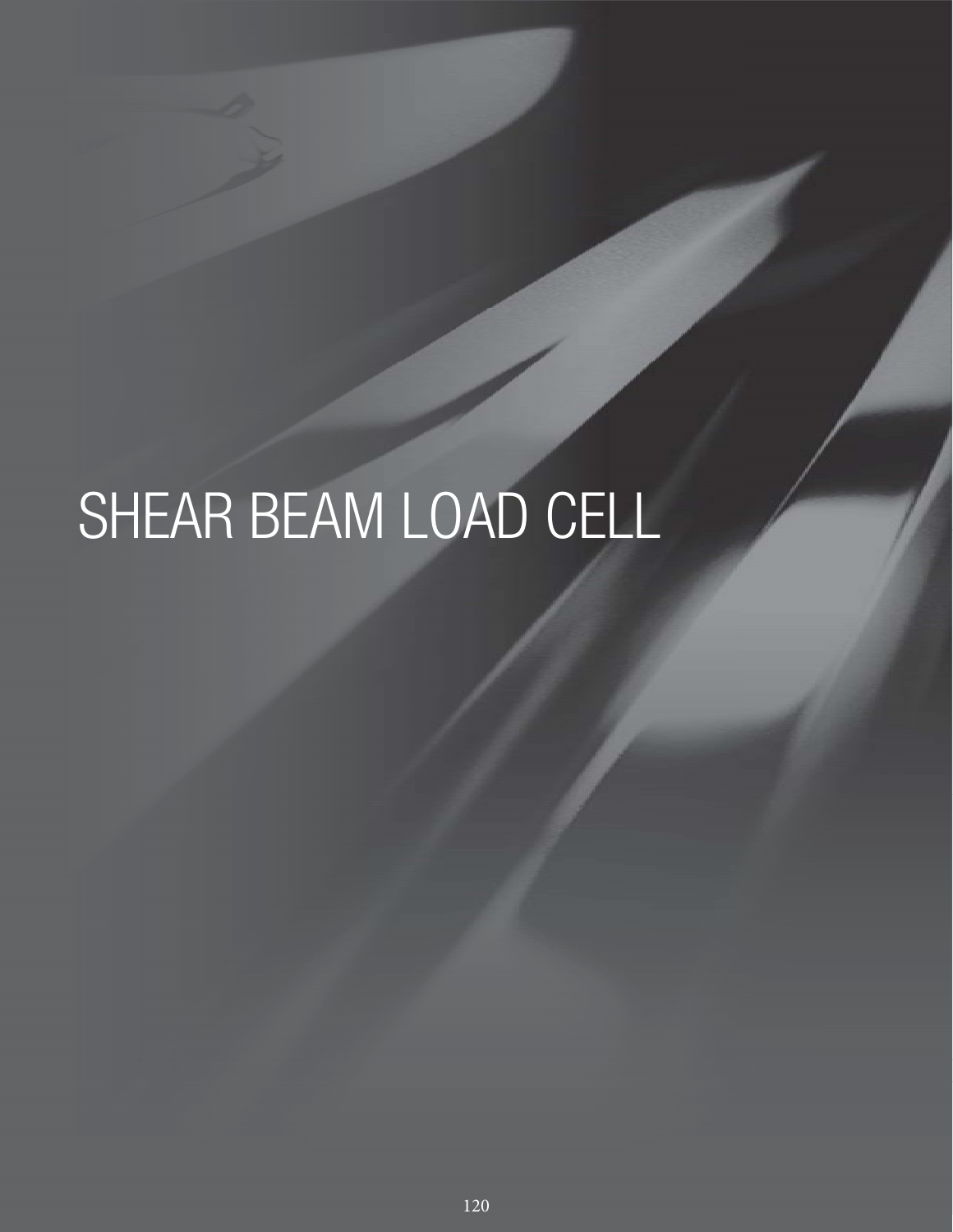

# LOAD CELLS – SHEAR BEAM LOAD CELL



#### **OVERVIEW**

Available in both stainless and alloy steel.

Commonly used in small tanks, hoppers, platforms and floor scales. Common shear beam. Threaded hole. NTEP capacities 250lb - 20K.

\*100-500lb height dimension is 1.25" rather than 1.00"



## NTEP CERTIFIED

Certificate of Conformance #08-074A1, 17-121

#### **CAPACITIES**

\*100LB, 250LB, 500LB, 750LB, 1K, 1.5K, 2K, 2.5K, 4K, 5KSE, 5KLE, 10K, 15K, 20K

(\*NON-NTEP)

## $1 (800) 230-0120$  Contact@inscaleusa.com CAGE Code 07GT5

contact@inscaleusa.com www.inscaleusa.com

Nationwide Dealer Network

121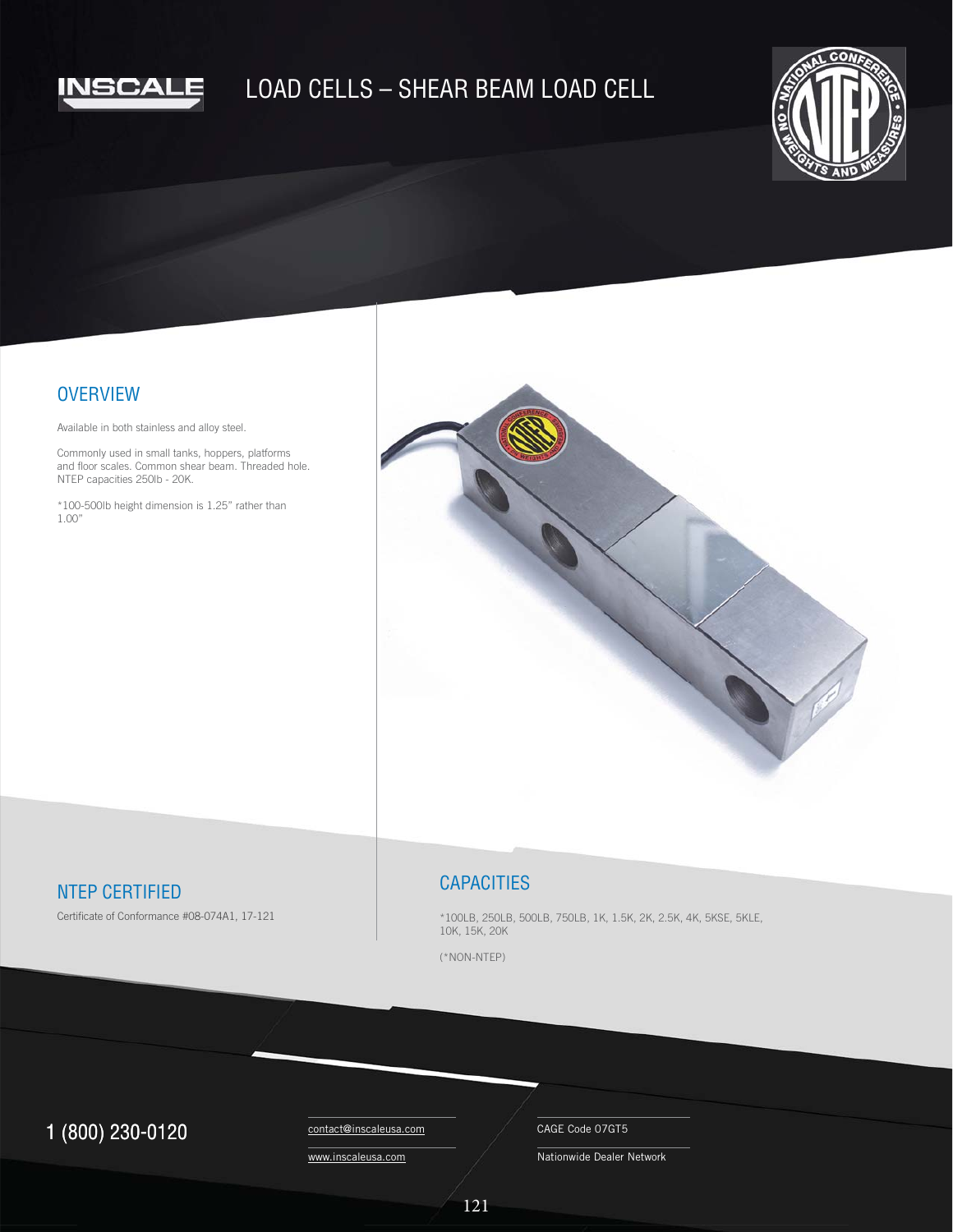### **OVERVIEW**

Single ended beam load cell commonly used in small tanks, hoppers, platforms and floor scales. Common shear beam.

\*Manufacturers may be substituted, but you will get the same manufacturer cell with each order.

## PERFORMANCE SPECIFICATIONS

Rated Output: 3.00 mV/V ±0.25% Safe Overload: 150% FS Excitation Voltage: 10V AC/DC (15V MAX). Input Resistance: 385 ±10 Ω Output Resistance: 250 ±3 Ω Zero Balance: +1.00% FS

Seal Type: Environmentally Sealed IP67 Non-linearity:  $\pm 0.03 \times F$ 3 Hysteresis:  $\pm 0.02$  % FSS Repeatability: ±0.01% FS Zero Balance: +1.00% FS<br>
Seal Type: Invitible met ta ty Sealed IP6 7<br>
Joaq Chell Mirring<br>
Joaq Chell Mirring<br>
Joaq Chell Mirring<br>
Hy: Yeresis: ±0.02 % F()<br>
Hy: Yeresis: ±0.02 % F()

> Creep: ±0.02% FS in 30 minutes Compensated Temperature Range: -10°C to +40°C

NTEP Rated FM Approved Class IIIL, 10,000 Division, Multiple Cell

Material: Available in Alloy Steel and Stainless Steel Finish: Nickel Plated

Load Cell Viring GRN (+EXC) BL'\(-EXC) WHT (+SIG) RED (-SIG) BRAID/YELLOW: SHIELD

### DIMENSIONS

|                   |      |      |      |      |      |      | G    |      |      |            |
|-------------------|------|------|------|------|------|------|------|------|------|------------|
| 100LB - 750LB     | 5.12 | 1.25 | 1.25 | 0.62 |      | 3.00 | 0.53 | 0.53 | 0.62 | 1/2-20 UNF |
| 1K - 5KSE         | 5.12 | 1.25 | .25  | 0.62 | 1.00 | 3.00 | 0.53 | 0.53 | 0.62 | 1/2-20 UNF |
| <b>5KLE - 10K</b> | 6.75 | 1.50 | .50  | 0.75 | 1.50 | 3.75 |      | 0.78 | 0.75 | 3/4-16 UNF |
| 15K - 20K         | 8.88 | 2.00 | .50  | .00. | 2.00 | 4.88 | 1.03 | 1.03 | .00  | 1-14 UNF   |